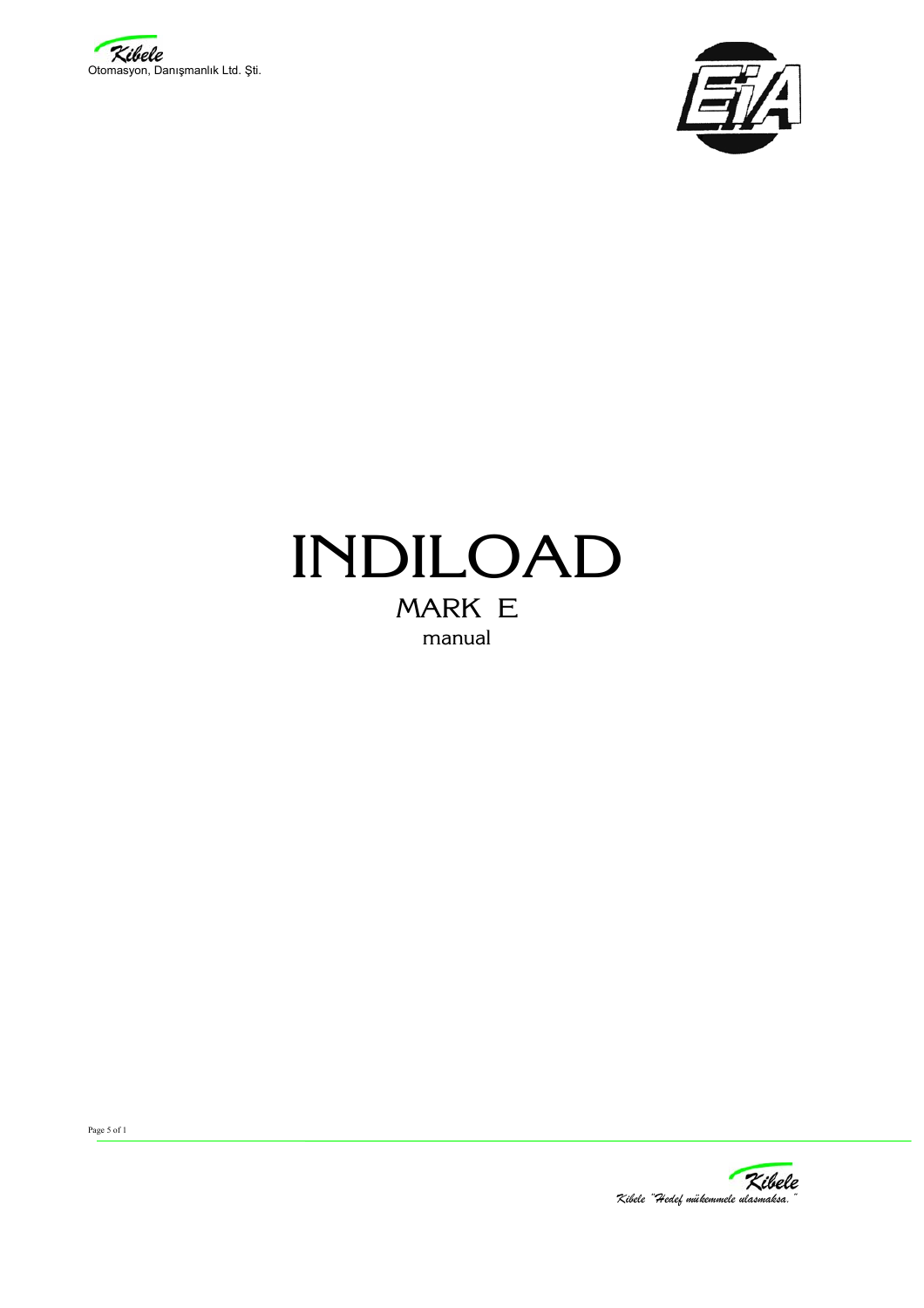

## **1.Preliminary precautions during setting**

- $\circ$  Verify power supply of Mark E Ref. Mark E 48 V : 48 Vac and 230 Vac available Ref. Mark E 110 V : 110 Vac and 230 Vac available.
- o Install the Mark E in a metallic box correctly connected to the earth.
- o When mounted in a box, be sure the Mark E is not installed to close to devices which could cause electromagnetic interferences (ex: power contactors).
- $\sigma$ . The cable of the 4-2 mA signal should never pass along the power cables, it may cross them perpendicularly.
- o Do not twist the cable.

## **2.Connecting the Mark E**

- P-l 0V
- $\epsilon$  P-2 48 Vac (not present on the version 11.0 Vac)
- P-3 110 Vac (not present on the version 48 Vac)
- <sup>o</sup> P-4 230 Vac
- $\epsilon$  P-5 earth
- C-l normally closed contact  $5A/250$  V(NC)
- $\degree$  C-2 common contact
- $\degree$  C-3 normally open contact  $5A/250$  V(NO)
- $\epsilon$  L-1 sensor supply  $(+15 \text{ V})$  = red wire INDILoad load cell
- $\epsilon$  L-2 4-20 mA input  $=$  green wire INDILoad load cell
- $\Box$  L-3 Screen (0 V)  $\Box$  = black wire INDLoad load cell common
- Test 1 point of test (sensor signal)
- $\sqrt{a}$  Test 2 point of test (earth)
- Test 3 point of test (setpoint)

Page 5 of 2

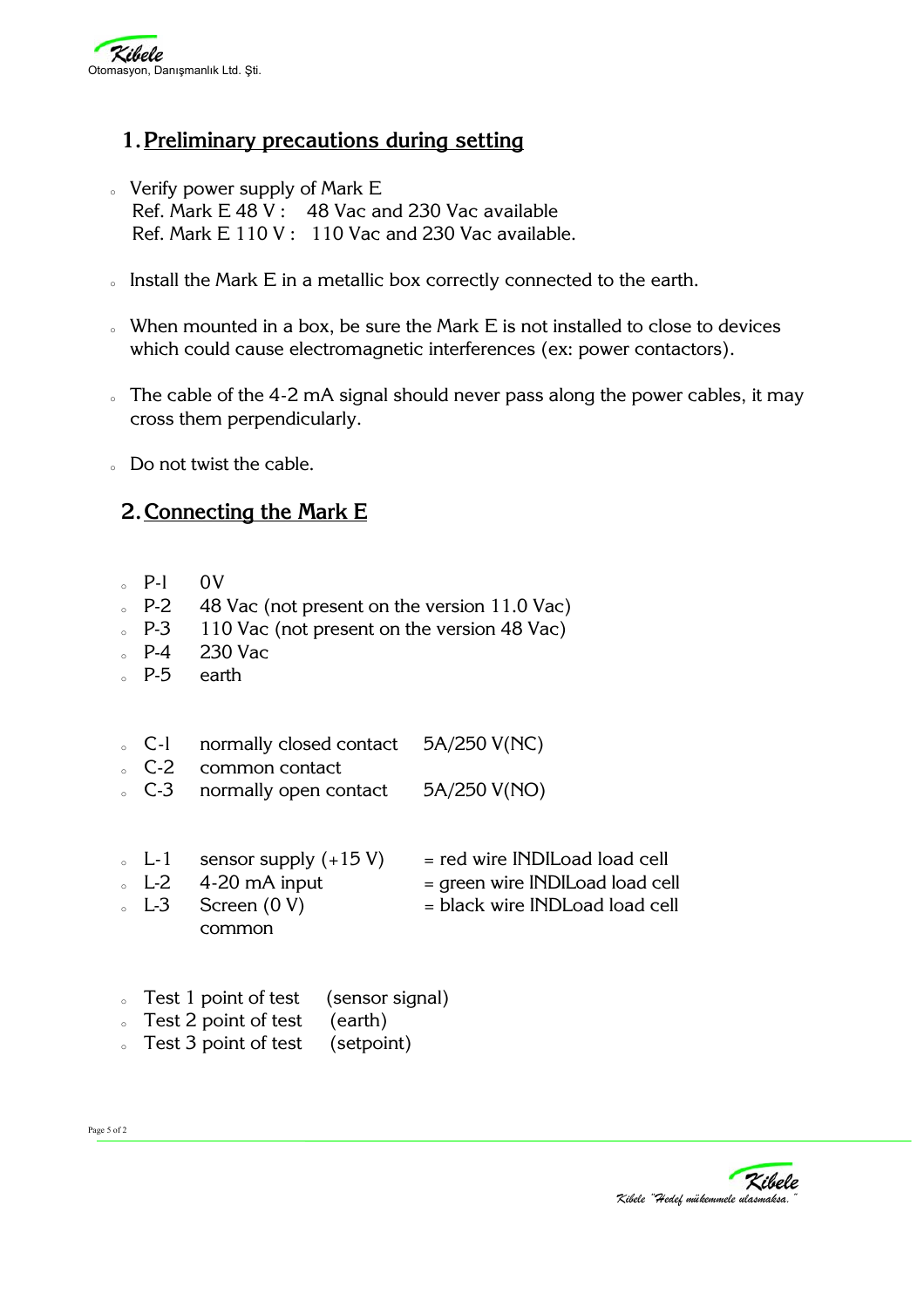

#### **3. How does the relay work ?**

In a normal situation (sensor signal below set point value adjusted by potentiometer) the relay is closed and the yellow & green LED's are both lit.

The hoisting movement is authorised.

o When the setpoint is exceeded, the relay changes its position and the green LED goes out.

The hoisting movement is unauthorised.

o For safety reasons, when the signal falls below + 3mA (abnormal condition), the relay also changes position and the green LED goes out.

The hoisting movement is unauthorised.

**CAUTION :** for these imperious reasons the dipswitch MIN OFF/ON must always be turned in the ON position (potentiometer side) when using it for hoisting purposes. This dipswitch guarantees this safety.

- o The dipswitch DELAY OFF/ON is by default turned in the ON position and generates a waiting period of approximately 100 msec before release.
- o During the installing procedure the DELAY OFF/ON dipswtich can be turned in the OFF position so there will not be a delay when the potmeter is adjusted.

In order to avoid a constant on/off switching of the load limiter due to dynamic effects which generate oscillations around the setpoint, the Mark E has a hysteresis margin of 2,6 mA compared to the sensor. This means a hysteresis of 16 % in relation to the nominal load, taken into account a load limiter with a signal varying between 4 (0%) and 20 mA (100% of the load). With regard to smaller signal variations, this hysteresis on the load is proportionally larger.

### **4. Adjustment of the Mark E (testweight 110 % of the nominal capacity)**

- o Lift a testweight representing 110 % of the nominal load, wait until the load has stopped swinging and then turn the potentiometer clockwise to the maximum until both LED's switch on.
- $\sim$  Carefully adjust the potentiometer anti clockwise until the relay drops and the green LED's (SAFE) goes out.

| ×<br>۰,<br>$\sim$ | ۰,<br>٠<br>۰, |
|-------------------|---------------|
|-------------------|---------------|



*Kibele "Hedef mükemmele ulasmaksa."*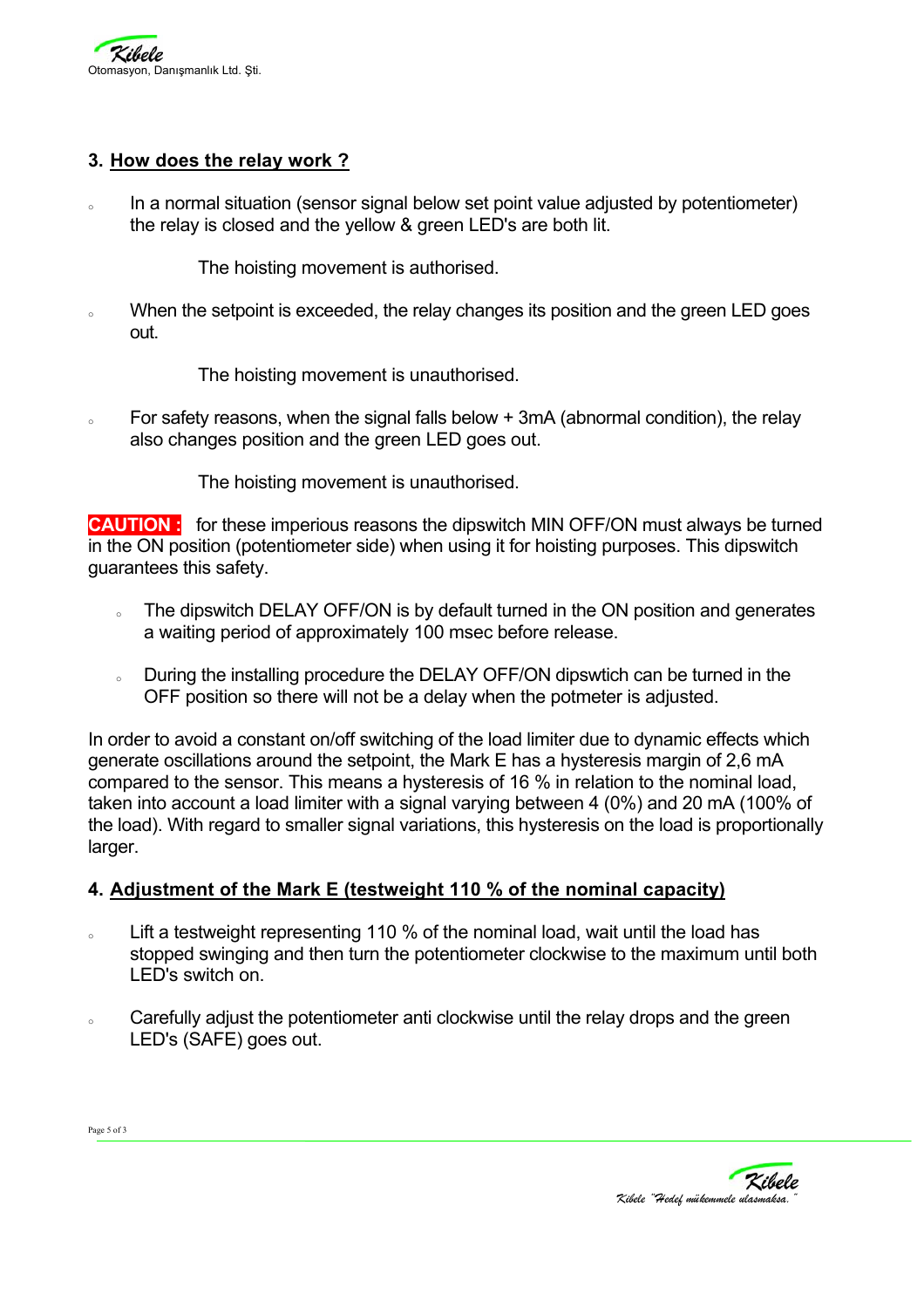

#### **5. Adjustment of the Mark E (testweight between 70 and 110 % of the nominal Capacity)**

- o Turn the potentiometer clockwise to the maximum (both LED's switch on).
- $\delta$  Measure the voltage VO (+0,4V) between sensor signal test point and the common while the hook is empty.
- o Then use a known test weight MI and measure the voltage VI again.
- $\epsilon$  If M2 is virtual load for cut-off threshold (110% of the nominal load), the corresponding voltage is V2 : this voltage between setpoint and common will be reached by adjusting the potentiometer SET in the anti-clockwise sense, both LED's remaining switched on.

$$
V2 = \frac{MASS 2 (M2)}{MASS 1 (M1)}
$$
 x (VI-VO) + VO

#### **Ex**.

- $\delta$  Crane with 10 t nominal load available test weight 8 t  $($  > 70 % of the nominal charge)
- Overload : 110 % of  $10 t = 11 t$
- o Measured voltage empty hook (between sensor signal and common) : 0.42 V.
- Measured voltage with test weight  $(8t)$  on the hook : 1,22 V.

#### **11 ton**   $V2 =$   $\frac{1}{2}$   $\times$  (1,22 V - 0,42 V) +0,42 V = 1,52V  **8 ton**

o Therefore it will be necessary to adjust the potentiometer SET until a voltage of 1,52 V is reached between setpoint and common.